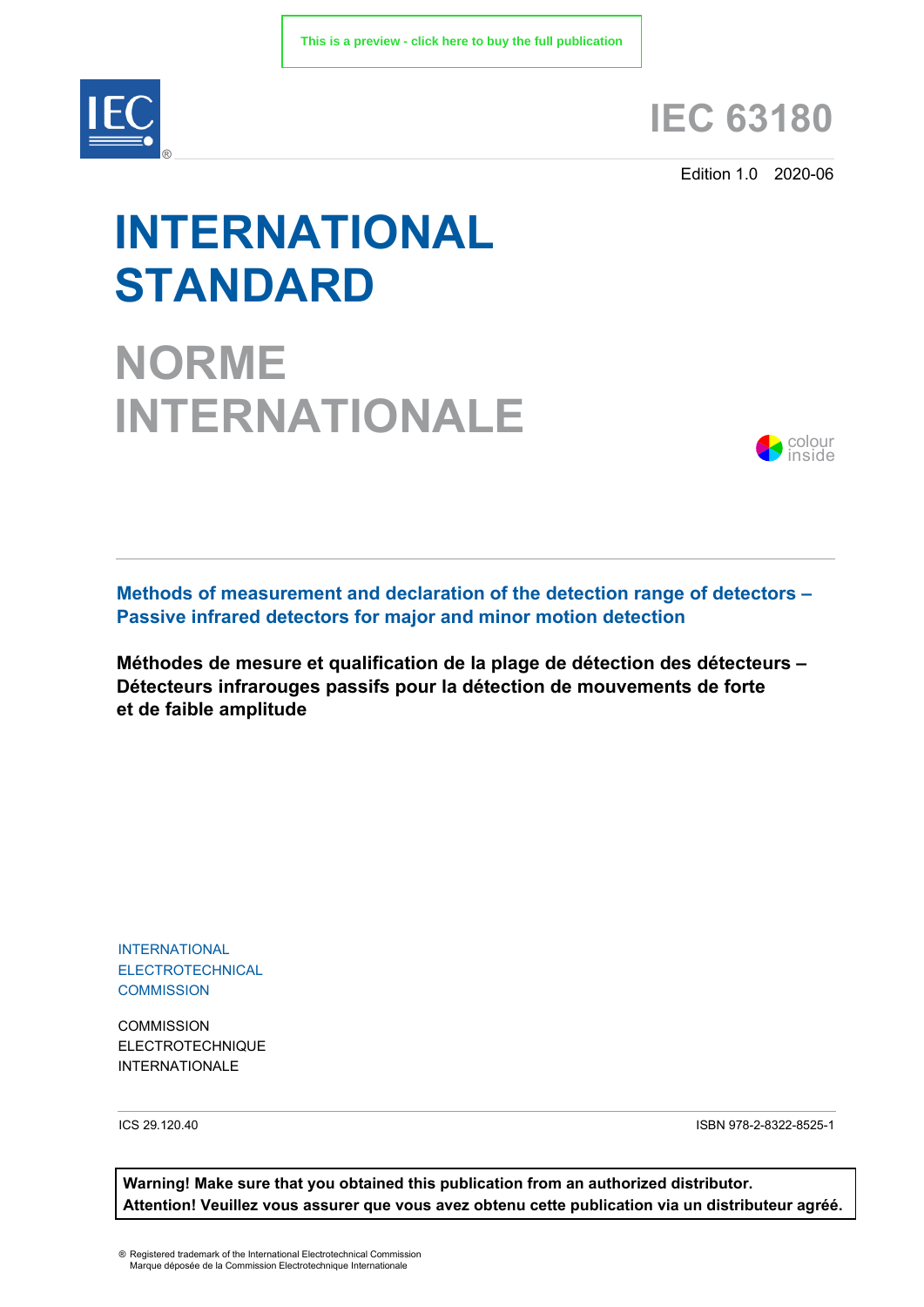### CONTENTS

| 1              |            |                                                                                                                                                    |  |
|----------------|------------|----------------------------------------------------------------------------------------------------------------------------------------------------|--|
| 2              |            |                                                                                                                                                    |  |
| 3              |            |                                                                                                                                                    |  |
| 4              |            |                                                                                                                                                    |  |
| 5              |            |                                                                                                                                                    |  |
| 6              |            |                                                                                                                                                    |  |
|                | 6.1        |                                                                                                                                                    |  |
|                | 6.2        | Test dummies for major motion detection when using automated test                                                                                  |  |
|                |            |                                                                                                                                                    |  |
|                | 6.3        |                                                                                                                                                    |  |
| $\overline{7}$ |            |                                                                                                                                                    |  |
|                | 7.1        |                                                                                                                                                    |  |
|                | 7.2<br>7.3 |                                                                                                                                                    |  |
|                | 7.3.1      |                                                                                                                                                    |  |
|                | 7.3.2      |                                                                                                                                                    |  |
|                | 7.4        |                                                                                                                                                    |  |
|                | 7.5        |                                                                                                                                                    |  |
|                | 7.5.1      | Determining the detection boundary for the human walking test                                                                                      |  |
|                |            |                                                                                                                                                    |  |
|                | 7.5.2      | Determining the detection boundary for automated test (tangential                                                                                  |  |
|                |            |                                                                                                                                                    |  |
|                |            |                                                                                                                                                    |  |
| 8              |            |                                                                                                                                                    |  |
|                | 8.1        |                                                                                                                                                    |  |
|                | 8.2        |                                                                                                                                                    |  |
|                | 8.3<br>8.4 |                                                                                                                                                    |  |
|                |            | Creation of 3D data model for detection display of major motion 27                                                                                 |  |
|                |            |                                                                                                                                                    |  |
|                |            |                                                                                                                                                    |  |
|                |            |                                                                                                                                                    |  |
|                |            |                                                                                                                                                    |  |
|                |            |                                                                                                                                                    |  |
|                |            |                                                                                                                                                    |  |
|                |            |                                                                                                                                                    |  |
|                |            |                                                                                                                                                    |  |
|                |            |                                                                                                                                                    |  |
|                |            |                                                                                                                                                    |  |
|                |            | Figure 9 – Example of a test grid for tangential walking and minor motion 18                                                                       |  |
|                |            |                                                                                                                                                    |  |
|                |            |                                                                                                                                                    |  |
|                |            |                                                                                                                                                    |  |
|                |            | Figure 13 - Test setup for minor motion detection (view from above)21<br>Figure 14 - Walking test pattern for determining the detection boundary23 |  |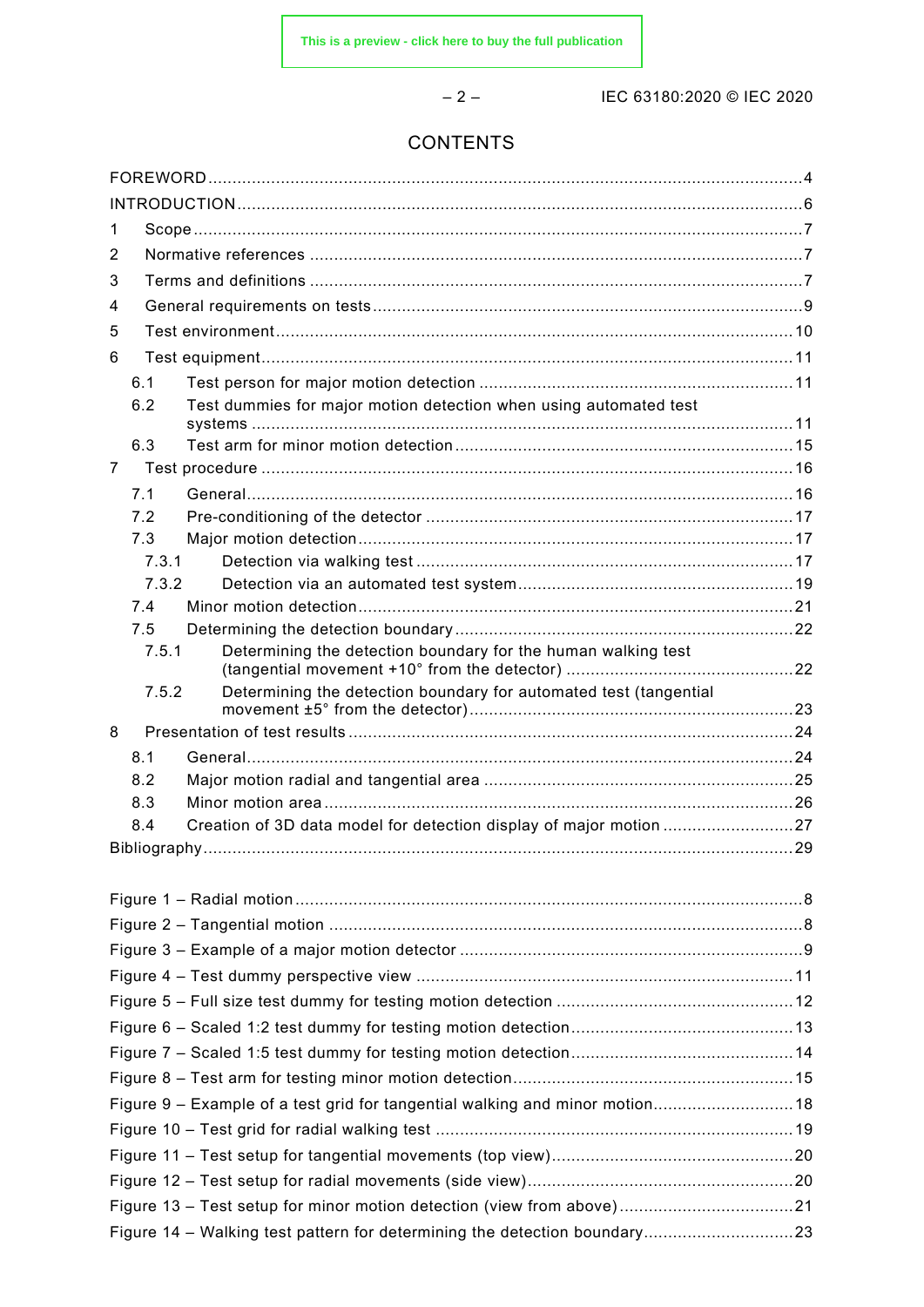IEC 63180:2020 © IEC 2020

|  | ۰. |  |
|--|----|--|
|--|----|--|

| Figure 15 - Symbol used when the major motion coverage pattern has been                    |  |
|--------------------------------------------------------------------------------------------|--|
| Figure 16 – Symbol used when the major motion coverage pattern has been                    |  |
| Figure 17 – Diagram for major motion and detection boundary with sample results for 90° 26 |  |
| Figure 18 – Example of measurement result of a minor motion measurement                    |  |
|                                                                                            |  |
|                                                                                            |  |
| Table 1 – Relation between the declared mounting height, the mounting height of the        |  |

| Table 2 – Tangential moving distance related $-5^{\circ}$ to +5° to the distance from the |  |
|-------------------------------------------------------------------------------------------|--|
|                                                                                           |  |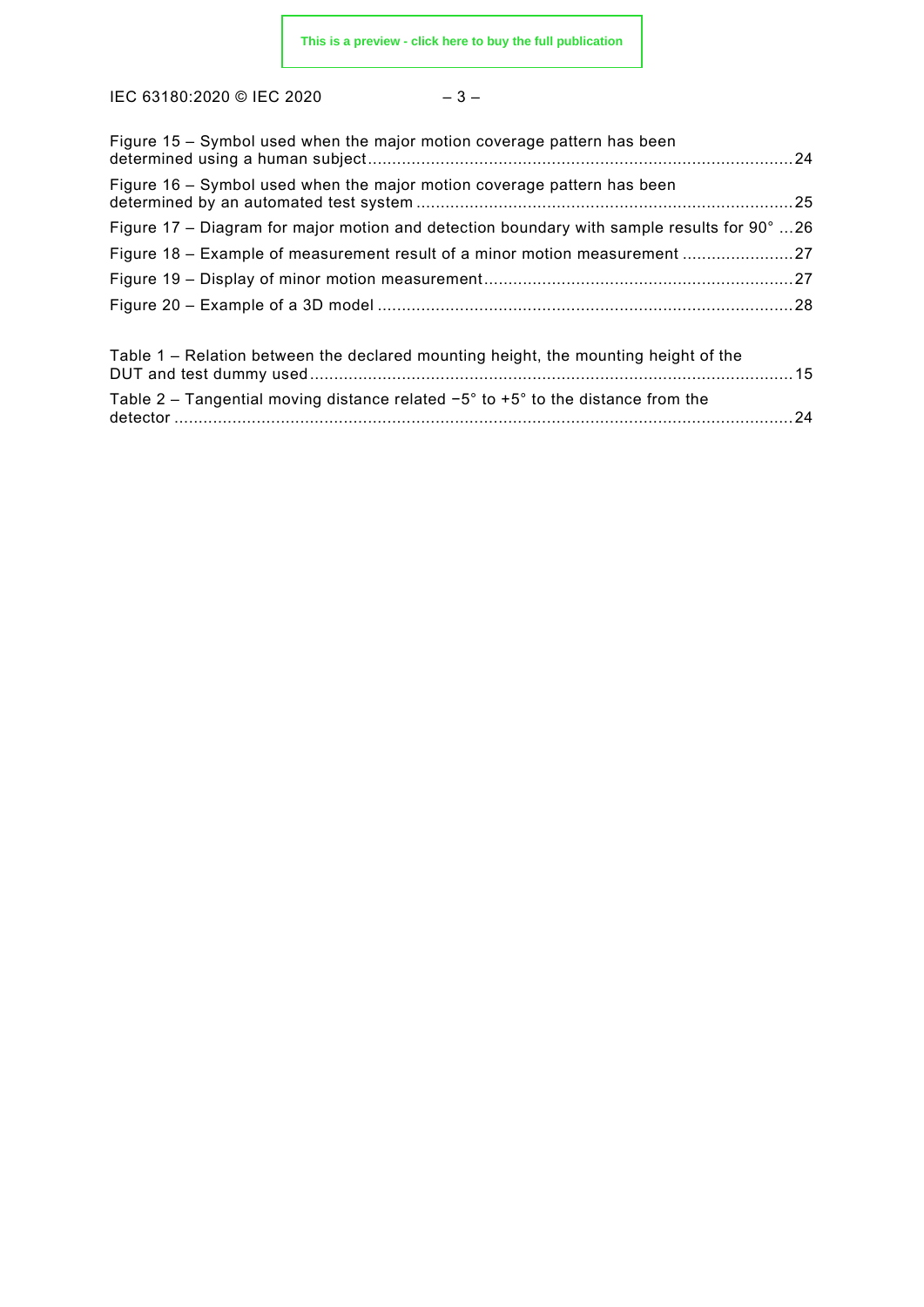**[This is a preview - click here to buy the full publication](https://webstore.iec.ch/publication/61559&preview)**

– 4 – IEC 63180:2020 © IEC 2020

#### INTERNATIONAL ELECTROTECHNICAL COMMISSION

\_\_\_\_\_\_\_\_\_\_\_\_

#### **METHODS OF MEASUREMENT AND DECLARATION OF THE DETECTION RANGE OF DETECTORS –**

#### **Passive infrared detectors for major and minor motion detection**

#### FOREWORD

- <span id="page-3-0"></span>1) The International Electrotechnical Commission (IEC) is a worldwide organization for standardization comprising all national electrotechnical committees (IEC National Committees). The object of IEC is to promote international co-operation on all questions concerning standardization in the electrical and electronic fields. To this end and in addition to other activities, IEC publishes International Standards, Technical Specifications, Technical Reports, Publicly Available Specifications (PAS) and Guides (hereafter referred to as "IEC Publication(s)"). Their preparation is entrusted to technical committees; any IEC National Committee interested in the subject dealt with may participate in this preparatory work. International, governmental and nongovernmental organizations liaising with the IEC also participate in this preparation. IEC collaborates closely with the International Organization for Standardization (ISO) in accordance with conditions determined by agreement between the two organizations.
- 2) The formal decisions or agreements of IEC on technical matters express, as nearly as possible, an international consensus of opinion on the relevant subjects since each technical committee has representation from all interested IEC National Committees.
- 3) IEC Publications have the form of recommendations for international use and are accepted by IEC National Committees in that sense. While all reasonable efforts are made to ensure that the technical content of IEC Publications is accurate, IEC cannot be held responsible for the way in which they are used or for any misinterpretation by any end user.
- 4) In order to promote international uniformity, IEC National Committees undertake to apply IEC Publications transparently to the maximum extent possible in their national and regional publications. Any divergence between any IEC Publication and the corresponding national or regional publication shall be clearly indicated in the latter.
- 5) IEC itself does not provide any attestation of conformity. Independent certification bodies provide conformity assessment services and, in some areas, access to IEC marks of conformity. IEC is not responsible for any services carried out by independent certification bodies.
- 6) All users should ensure that they have the latest edition of this publication.
- 7) No liability shall attach to IEC or its directors, employees, servants or agents including individual experts and members of its technical committees and IEC National Committees for any personal injury, property damage or other damage of any nature whatsoever, whether direct or indirect, or for costs (including legal fees) and expenses arising out of the publication, use of, or reliance upon, this IEC Publication or any other IEC Publications.
- 8) Attention is drawn to the Normative references cited in this publication. Use of the referenced publications is indispensable for the correct application of this publication.
- 9) Attention is drawn to the possibility that some of the elements of this IEC Publication may be the subject of patent rights. IEC shall not be held responsible for identifying any or all such patent rights.

International Standard IEC 63180 has been prepared by subcommittee 23B: Plugs, socketoutlets and switches, of IEC technical committee 23: Electrical accessories.

The text of this International Standard is based on the following documents:

| <b>FDIS</b>   | Report on voting |
|---------------|------------------|
| 23B/1319/FDIS | 23B/1320/RVD     |

Full information on the voting for the approval of this International Standard can be found in the report on voting indicated in the above table.

This document has been drafted in accordance with the ISO/IEC Directives, Part 2.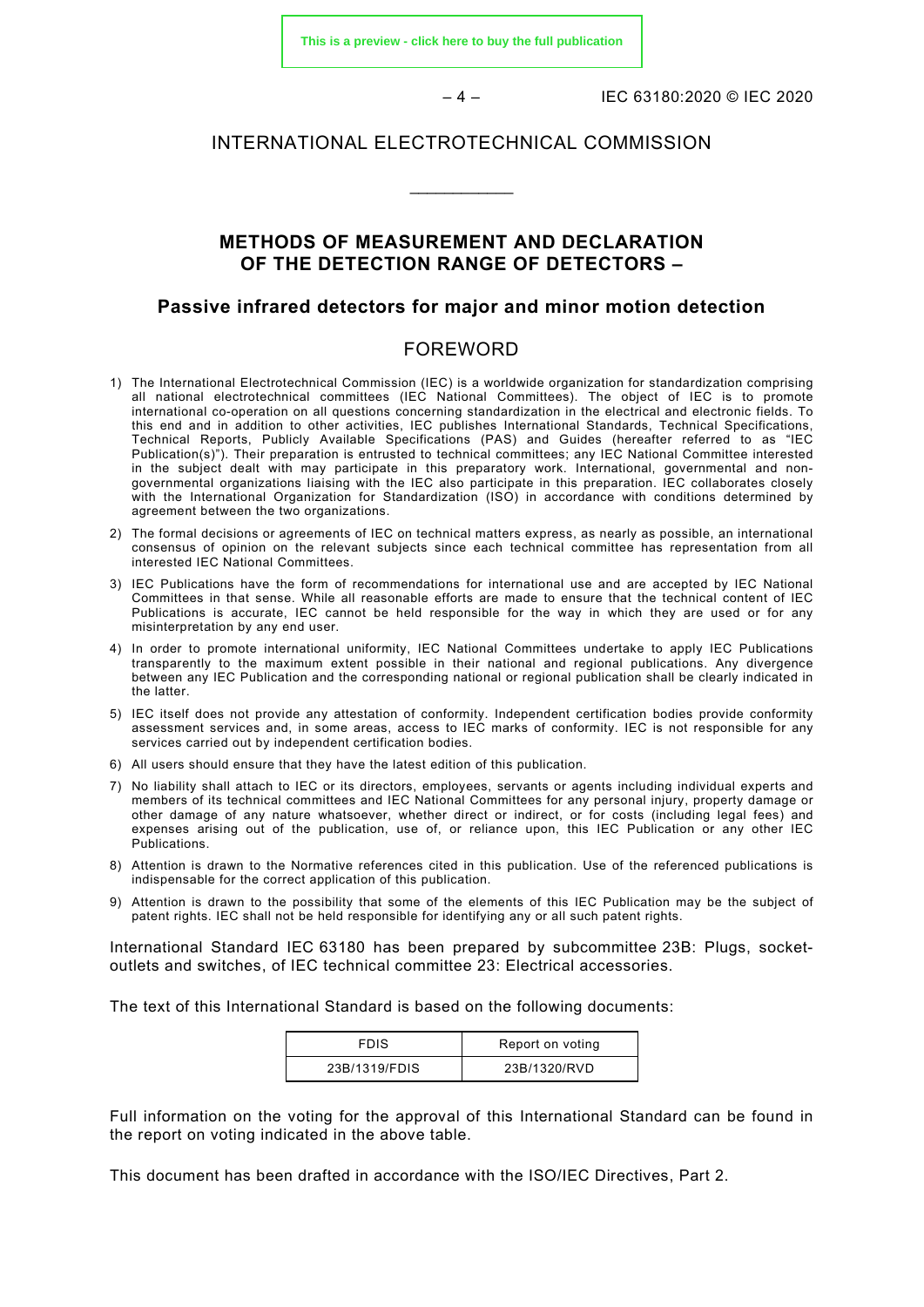IEC 63180:2020 © IEC 2020 – 5 –

The committee has decided that the contents of this document will remain unchanged until the stability date indicated on the IEC website under "http://webstore.iec.ch" in the data related to the specific document. At this date, the document will be

- reconfirmed,
- withdrawn,
- replaced by a revised edition, or
- amended.

**IMPORTANT – The 'colour inside' logo on the cover page of this publication indicates that it contains colours which are considered to be useful for the correct understanding of its contents. Users should therefore print this document using a colour printer.**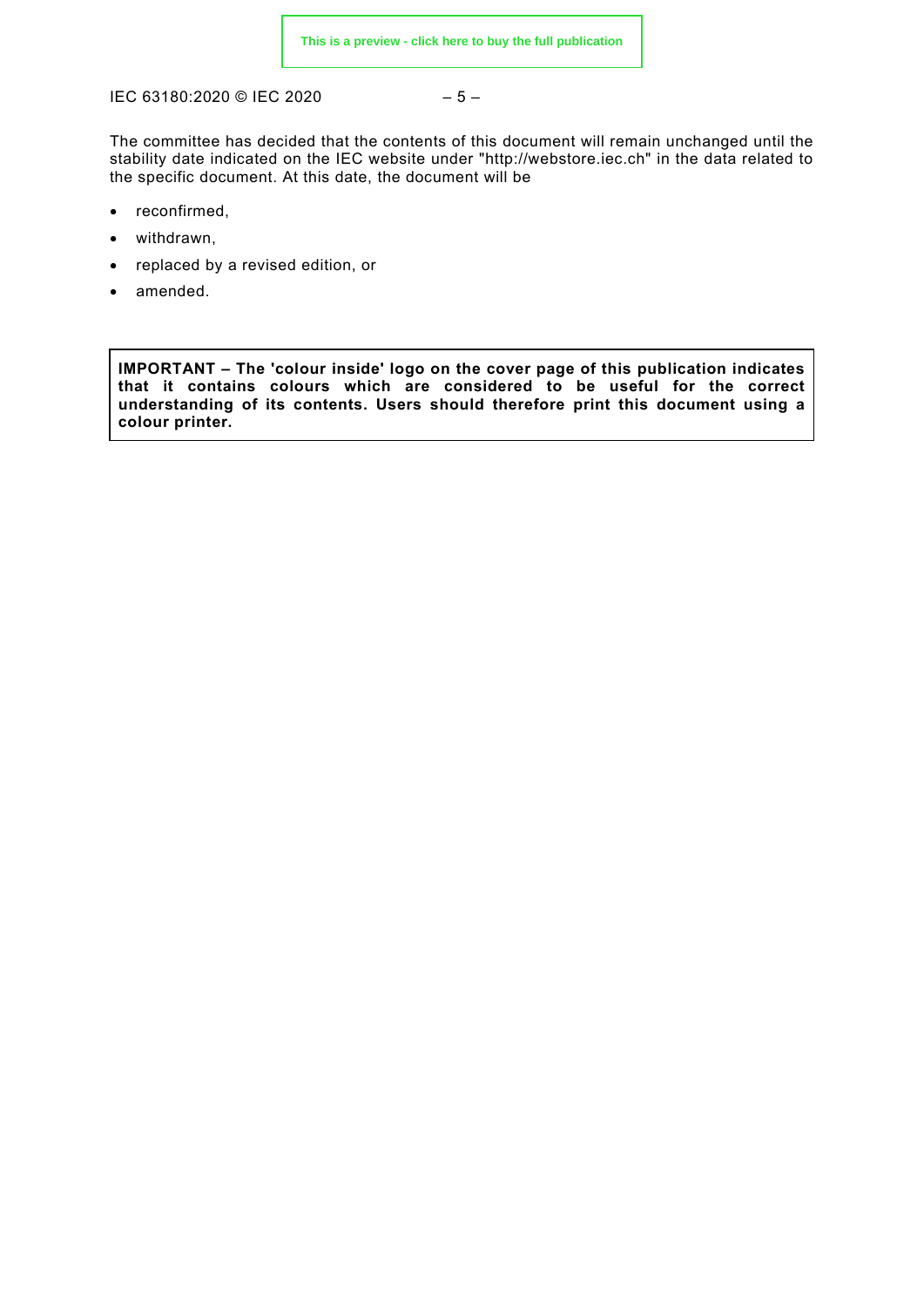– 6 – IEC 63180:2020 © IEC 2020

#### INTRODUCTION

<span id="page-5-0"></span>Passive infrared detectors are an important element in an energy efficient building. They allow for switching on and off and for controlling loads in order to achieve an optimum degree of comfort and energy efficiency.

The detectors covered in this document are motion detectors using passive infrared (PIR) technology in electronic control devices and appliance switches whether stand-alone (direct control of one or more applications) or as part of home and building electronic systems or building automation control systems (HBES/BACS) or similar. In the case of HBES/BACS, the resulting action depends on the programming of the relevant HBES/BACS.

The purpose of these detectors is to detect the movement of persons.

Detectors linked to a system may also be assigned other tasks: state reporting, power consumption, event reporting, scenarios, etc. These additional functions are not part of this document.

In order to achieve the energy efficiency targets and comfort, the detectors should operate accurately. In addition, the detection area will need to be provided with sufficient accuracy in order to allow integrators to choose the correct detectors for the needed action.

This document provides a methodology and test procedures for a manufacturer to declare and verify the detection performance of these devices with respect to the detection area.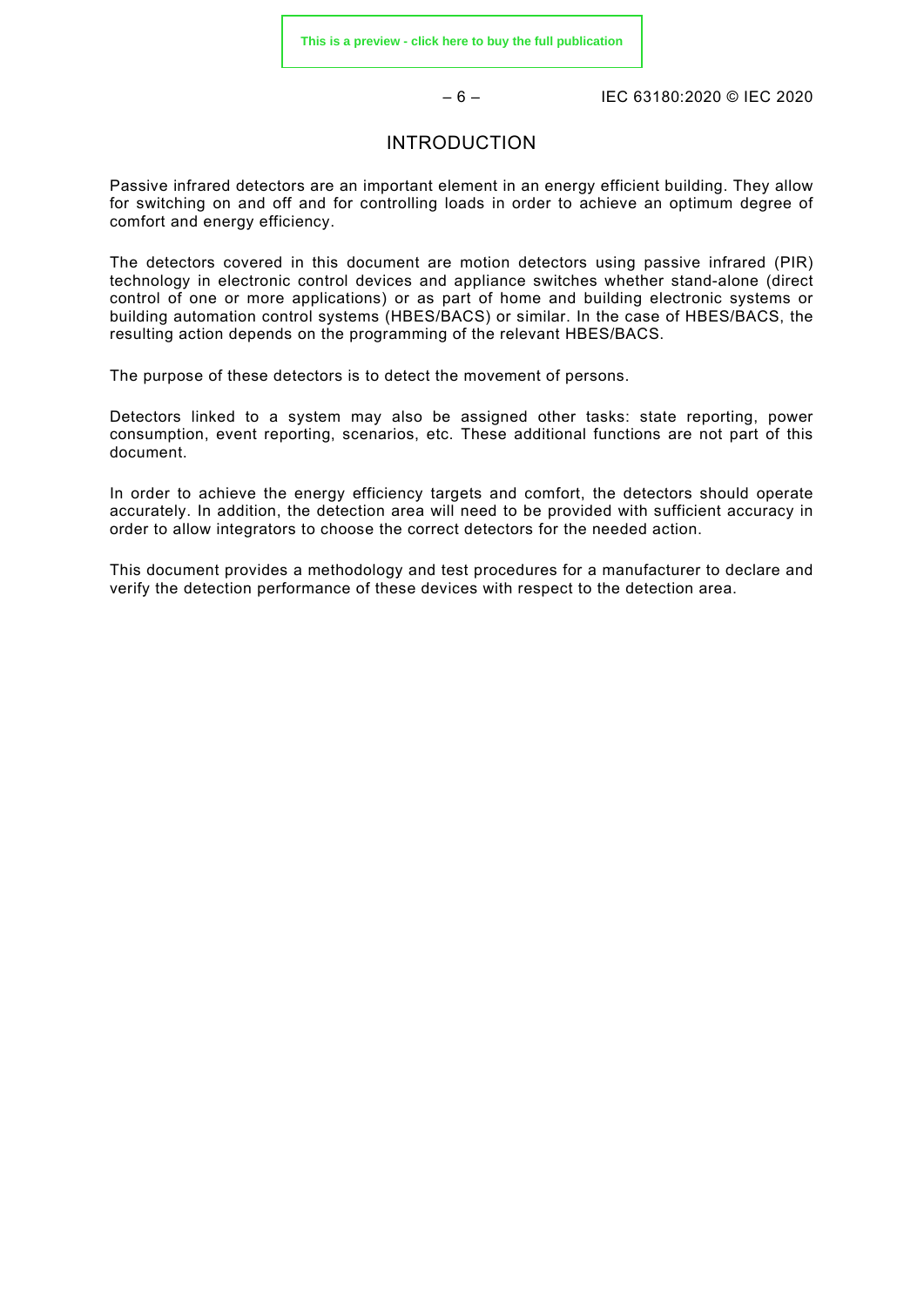IEC 63180:2020 © IEC 2020 – 7 –

#### **METHODS OF MEASUREMENT AND DECLARATION OF THE DETECTION RANGE OF DETECTORS –**

#### **Passive infrared detectors for major and minor motion detection**

#### <span id="page-6-0"></span>**1 Scope**

This document provides a methodology and test procedures to be able to declare and verify the detection area for motion detectors using passive infrared technology in electronic control devices and appliance switches, whether stand-alone (direct control of one or more applications) or as part of home and building electronic systems or building automation control systems (HBES/BACS) or similar.

It also provides a uniform way to present the test results.

The purpose of these detectors is to detect the major and minor movements of persons.

#### <span id="page-6-1"></span>**2 Normative references**

<span id="page-6-2"></span>There are no normative references in this document.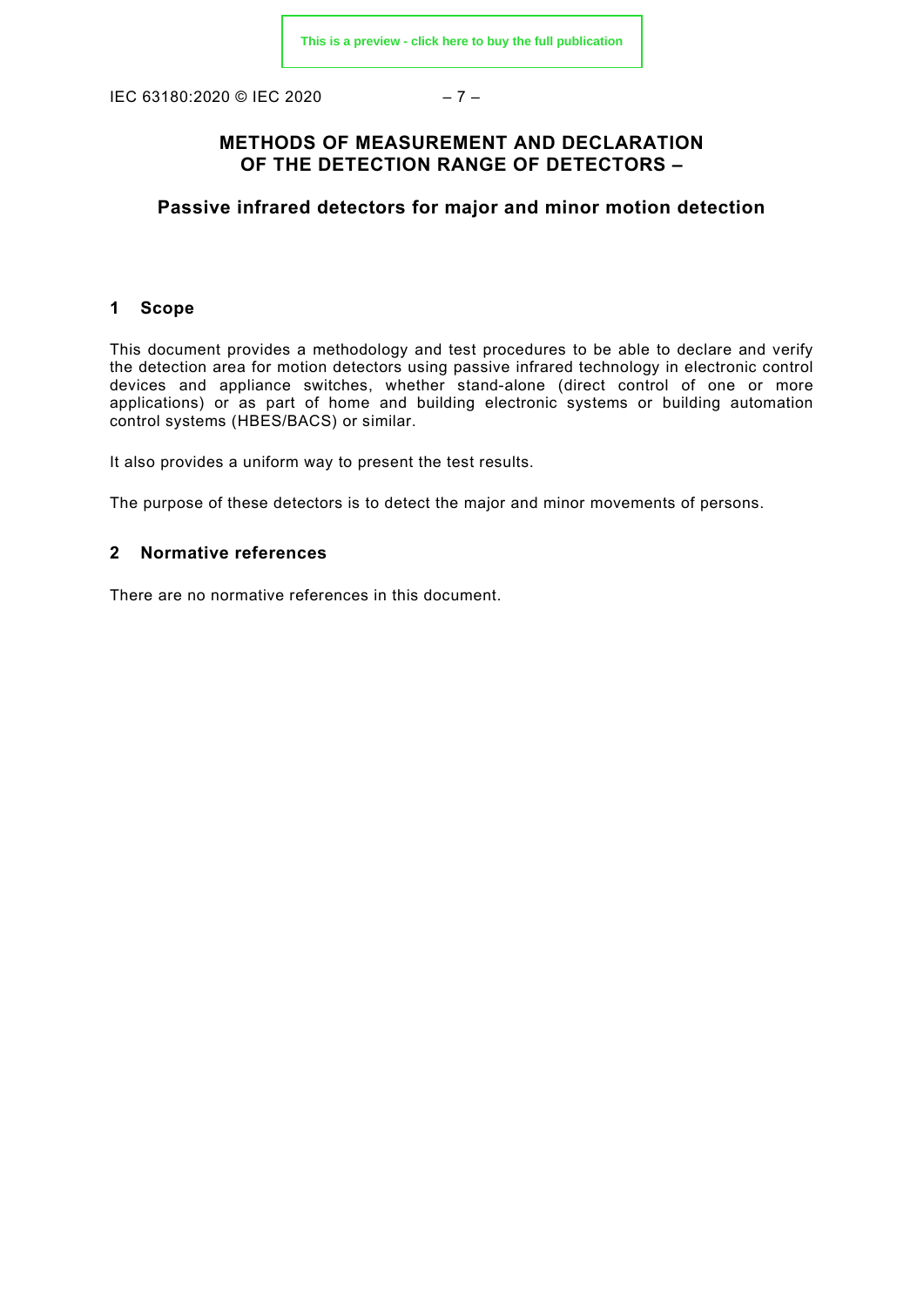– 30 – IEC 63180:2020 © IEC 2020

#### SOMMAIRE

| 1 |              |                                                                                                                                          |  |
|---|--------------|------------------------------------------------------------------------------------------------------------------------------------------|--|
| 2 |              |                                                                                                                                          |  |
| 3 |              |                                                                                                                                          |  |
| 4 |              |                                                                                                                                          |  |
| 5 |              |                                                                                                                                          |  |
| 6 |              |                                                                                                                                          |  |
|   | 6.1          | Sujet d'essai de détection de mouvements de forte amplitude39                                                                            |  |
|   | 6.2          | Mannequins d'essai de détection de mouvements de forte amplitude lors de                                                                 |  |
|   | 6.3          | Bras d'essai pour la détection de mouvements de faible amplitude 42                                                                      |  |
| 7 |              |                                                                                                                                          |  |
|   | 7.1          |                                                                                                                                          |  |
|   | 7.2          |                                                                                                                                          |  |
|   | 7.3<br>7.3.1 |                                                                                                                                          |  |
|   | 7.3.2        |                                                                                                                                          |  |
|   | 7.4          |                                                                                                                                          |  |
|   | 7.5          |                                                                                                                                          |  |
|   | 7.5.1        | Détermination des limites de détection pour l'essai réalisé par un<br>humain en marche (mouvement tangentiel +10° depuis le détecteur)50 |  |
|   | 7.5.2        | Détermination des limites de détection pour l'essai automatisé                                                                           |  |
|   |              |                                                                                                                                          |  |
| 8 |              |                                                                                                                                          |  |
|   | 8.1<br>8.2   | Zone de détection de mouvements tangentiels et radiaux de forte amplitude 52                                                             |  |
|   | 8.3          |                                                                                                                                          |  |
|   | 8.4          | Création d'un modèle de données 3D pour la représentation de la détection                                                                |  |
|   |              |                                                                                                                                          |  |
|   |              |                                                                                                                                          |  |
|   |              |                                                                                                                                          |  |
|   |              |                                                                                                                                          |  |
|   |              |                                                                                                                                          |  |
|   |              | Figure 3 - Exemple de détecteur de mouvements de forte amplitude37                                                                       |  |
|   |              |                                                                                                                                          |  |
|   |              | Figure 5 - Mannequin d'essai grandeur nature pour vérifier la détection de                                                               |  |
|   |              | Figure 6 - Mannequin d'essai à l'échelle 1:2 pour vérifier la détection de mouvements40                                                  |  |
|   |              | Figure 7 - Mannequin d'essai à l'échelle 1:5 pour vérifier la détection de mouvements41                                                  |  |
|   |              | Figure 8 - Bras d'essai pour la détection de mouvements de faible amplitude 42                                                           |  |
|   |              | Figure 9 - Exemple d'une grille d'essai pour les essais de détection de marche                                                           |  |
|   |              |                                                                                                                                          |  |
|   |              | Figure 11 - Montage d'essai pour les mouvements tangentiels (vue de dessus) 47                                                           |  |
|   |              |                                                                                                                                          |  |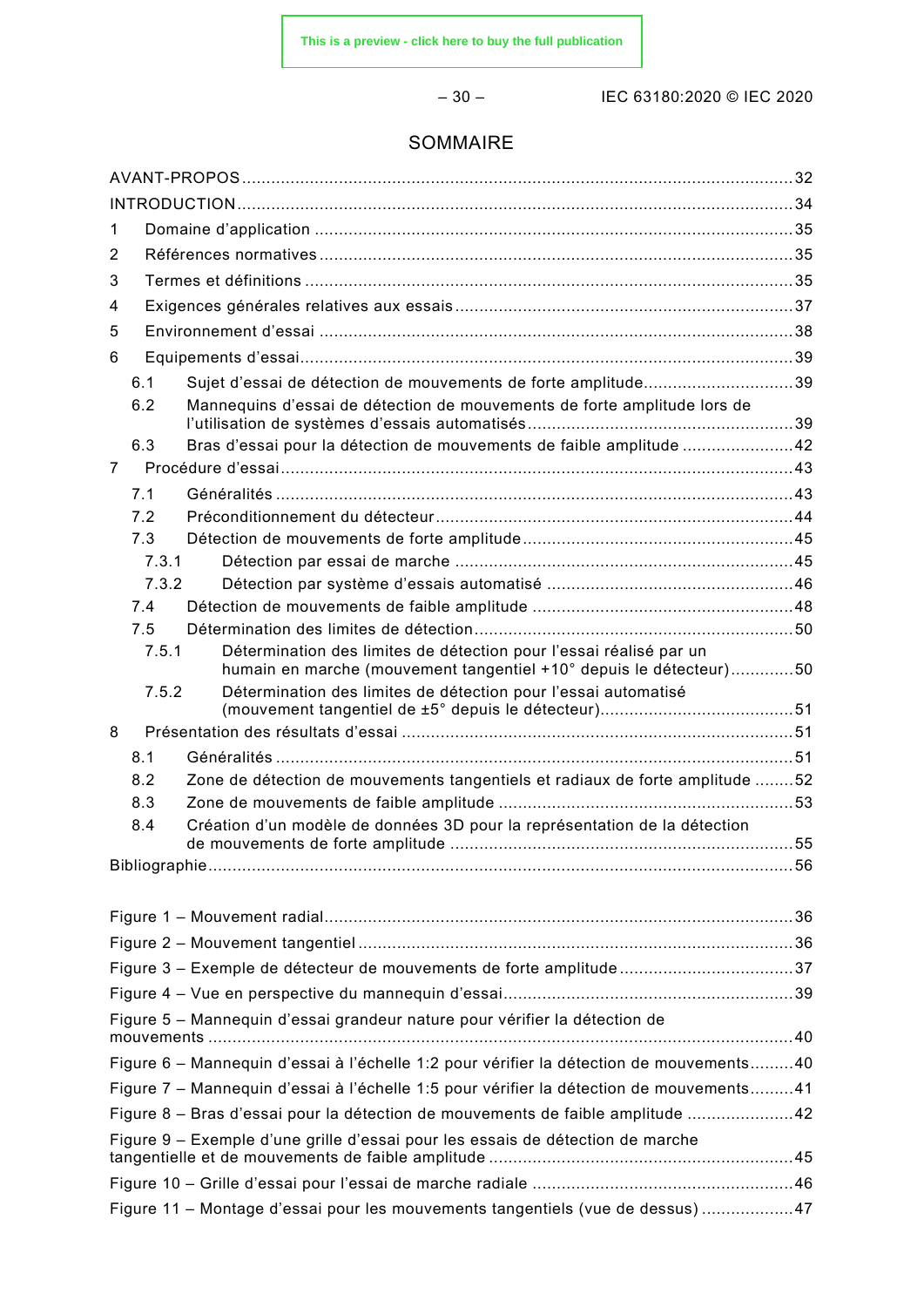IEC 63180:2020 © IEC 2020 – 31 –

| Figure 12 - Montage d'essai pour les mouvements radiaux (vue de côté) 48                                                                                                             |     |
|--------------------------------------------------------------------------------------------------------------------------------------------------------------------------------------|-----|
| Figure 13 – Montage d'essai pour les mouvements de faible amplitude (vue de dessus)49                                                                                                |     |
| Figure 14 – Grille d'essai de marche pour déterminer les limites de détection50                                                                                                      |     |
| Figure 15 - Symbole utilisé lorsque le diagramme de couverture des mouvements de                                                                                                     | .52 |
| Figure 16 – Symbole utilisé lorsque le diagramme de couverture des mouvements de<br>forte amplitude a été déterminé par un système d'essais automatisé 52                            |     |
| Figure 17 – Diagramme des mouvements de forte amplitude et limites de détection                                                                                                      |     |
| Figure 18 – Exemple de résultat d'une mesure de mouvements de faible amplitude54                                                                                                     |     |
| Figure 19 – Affichage d'une mesure de mouvements de faible amplitude54                                                                                                               |     |
|                                                                                                                                                                                      |     |
| Tableau 1 – Relation entre la hauteur d'installation déclarée, la hauteur d'installation<br>du dispositif soumis à essai (DUT, Device Under Test) et le mannequin d'essai utilisé 42 |     |
| Tableau 2 – Distance de déplacement tangentiel de $-5^{\circ}$ à +5° en fonction de la                                                                                               |     |

distance par rapport au détecteur .........................................................................................51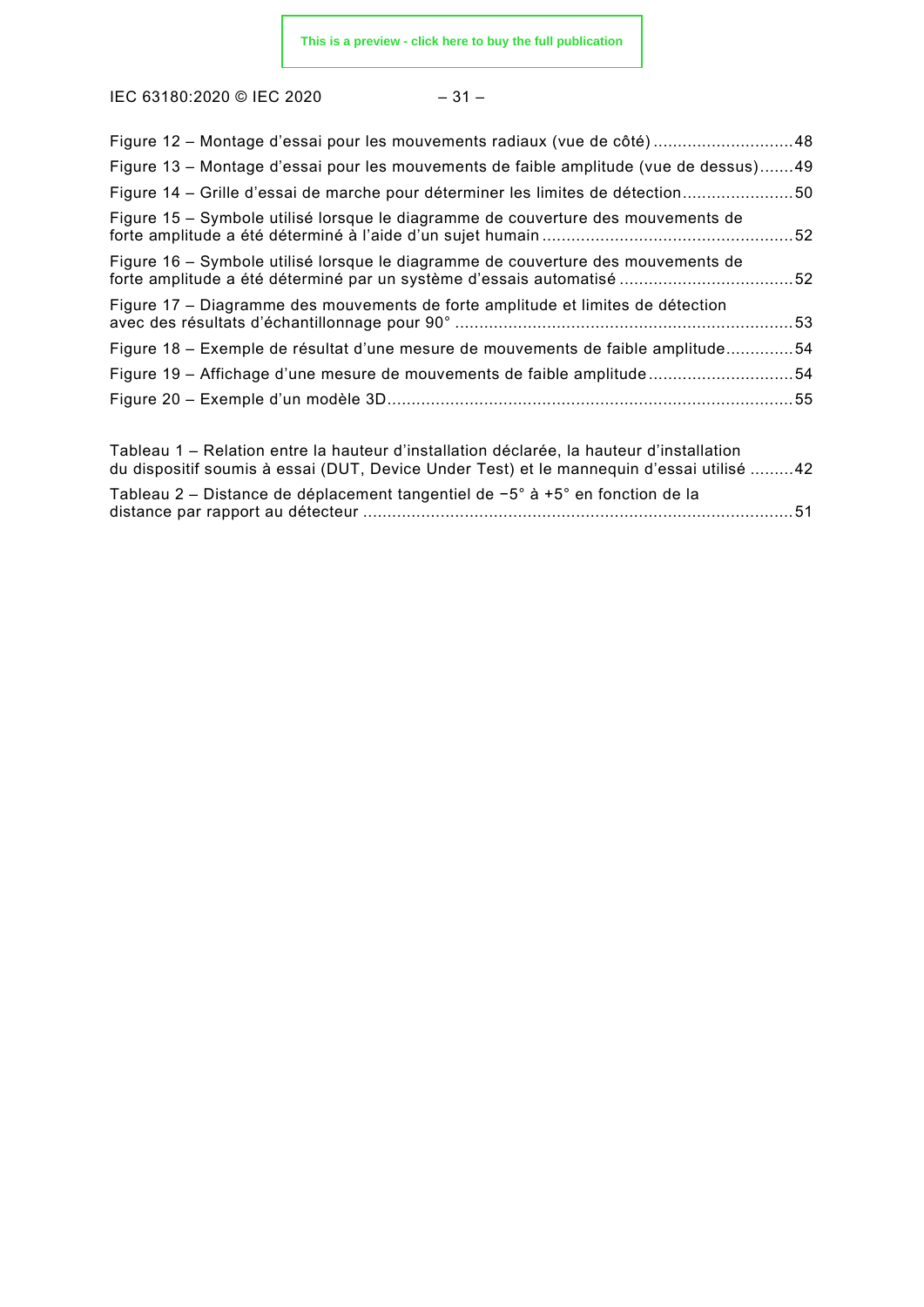**[This is a preview - click here to buy the full publication](https://webstore.iec.ch/publication/61559&preview)**

– 32 – IEC 63180:2020 © IEC 2020

#### COMMISSION ÉLECTROTECHNIQUE INTERNATIONALE

\_\_\_\_\_\_\_\_\_\_\_\_

#### **MÉTHODES DE MESURE ET QUALIFICATION DE LA PLAGE DE DÉTECTION DES DÉTECTEURS –**

#### **Détecteurs infrarouges passifs pour la détection de mouvements de forte et de faible amplitude**

#### AVANT-PROPOS

- <span id="page-9-0"></span>1) La Commission Electrotechnique Internationale (IEC) est une organisation mondiale de normalisation composée de l'ensemble des comités électrotechniques nationaux (Comités nationaux de l'IEC). L'IEC a pour objet de favoriser la coopération internationale pour toutes les questions de normalisation dans les domaines de l'électricité et de l'électronique. A cet effet, l'IEC – entre autres activités – publie des Normes internationales, des Spécifications techniques, des Rapports techniques, des Spécifications accessibles au public (PAS) et des Guides (ci-après dénommés "Publication(s) de l'IEC"). Leur élaboration est confiée à des comités d'études, aux travaux desquels tout Comité national intéressé par le sujet traité peut participer. Les organisations internationales, gouvernementales et non gouvernementales, en liaison avec l'IEC, participent également aux travaux. L'IEC collabore étroitement avec l'Organisation Internationale de Normalisation (ISO), selon des conditions fixées par accord entre les deux organisations.
- 2) Les décisions ou accords officiels de l'IEC concernant les questions techniques représentent, dans la mesure du possible, un accord international sur les sujets étudiés, étant donné que les Comités nationaux de l'IEC intéressés sont représentés dans chaque comité d'études.
- 3) Les Publications de l'IEC se présentent sous la forme de recommandations internationales et sont agréées comme telles par les Comités nationaux de l'IEC. Tous les efforts raisonnables sont entrepris afin que l'IEC s'assure de l'exactitude du contenu technique de ses publications; l'IEC ne peut pas être tenue responsable de l'éventuelle mauvaise utilisation ou interprétation qui en est faite par un quelconque utilisateur final.
- 4) Dans le but d'encourager l'uniformité internationale, les Comités nationaux de l'IEC s'engagent, dans toute la mesure possible, à appliquer de façon transparente les Publications de l'IEC dans leurs publications nationales et régionales. Toutes divergences entre toutes Publications de l'IEC et toutes publications nationales ou régionales correspondantes doivent être indiquées en termes clairs dans ces dernières.
- 5) L'IEC elle-même ne fournit aucune attestation de conformité. Des organismes de certification indépendants fournissent des services d'évaluation de conformité et, dans certains secteurs, accèdent aux marques de conformité de l'IEC. L'IEC n'est responsable d'aucun des services effectués par les organismes de certification indépendants.
- 6) Tous les utilisateurs doivent s'assurer qu'ils sont en possession de la dernière édition de cette publication.
- 7) Aucune responsabilité ne doit être imputée à l'IEC, à ses administrateurs, employés, auxiliaires ou mandataires, y compris ses experts particuliers et les membres de ses comités d'études et des Comités nationaux de l'IEC, pour tout préjudice causé en cas de dommages corporels et matériels, ou de tout autre dommage de quelque nature que ce soit, directe ou indirecte, ou pour supporter les coûts (y compris les frais de justice) et les dépenses découlant de la publication ou de l'utilisation de cette Publication de l'IEC ou de toute autre Publication de l'IEC, ou au crédit qui lui est accordé.
- 8) L'attention est attirée sur les références normatives citées dans cette publication. L'utilisation de publications référencées est obligatoire pour une application correcte de la présente publication.
- 9) L'attention est attirée sur le fait que certains des éléments de la présente Publication de l'IEC peuvent faire l'objet de droits de brevet. L'IEC ne saurait être tenue pour responsable de ne pas avoir identifié de tels droits de brevets et de ne pas avoir signalé leur existence.

La Norme internationale IEC 63180 a été établie par le sous-comité 23B: Prises de courant et interrupteurs, du comité d'études 23 de l'IEC: Petit appareillage.

Le texte de cette Norme internationale est issu des documents suivants:

| FDIS          | Rapport de vote |
|---------------|-----------------|
| 23B/1319/FDIS | 23B/1320/RVD    |

Le rapport de vote indiqué dans le tableau ci-dessus donne toute information sur le vote ayant abouti à l'approbation de cette Norme internationale.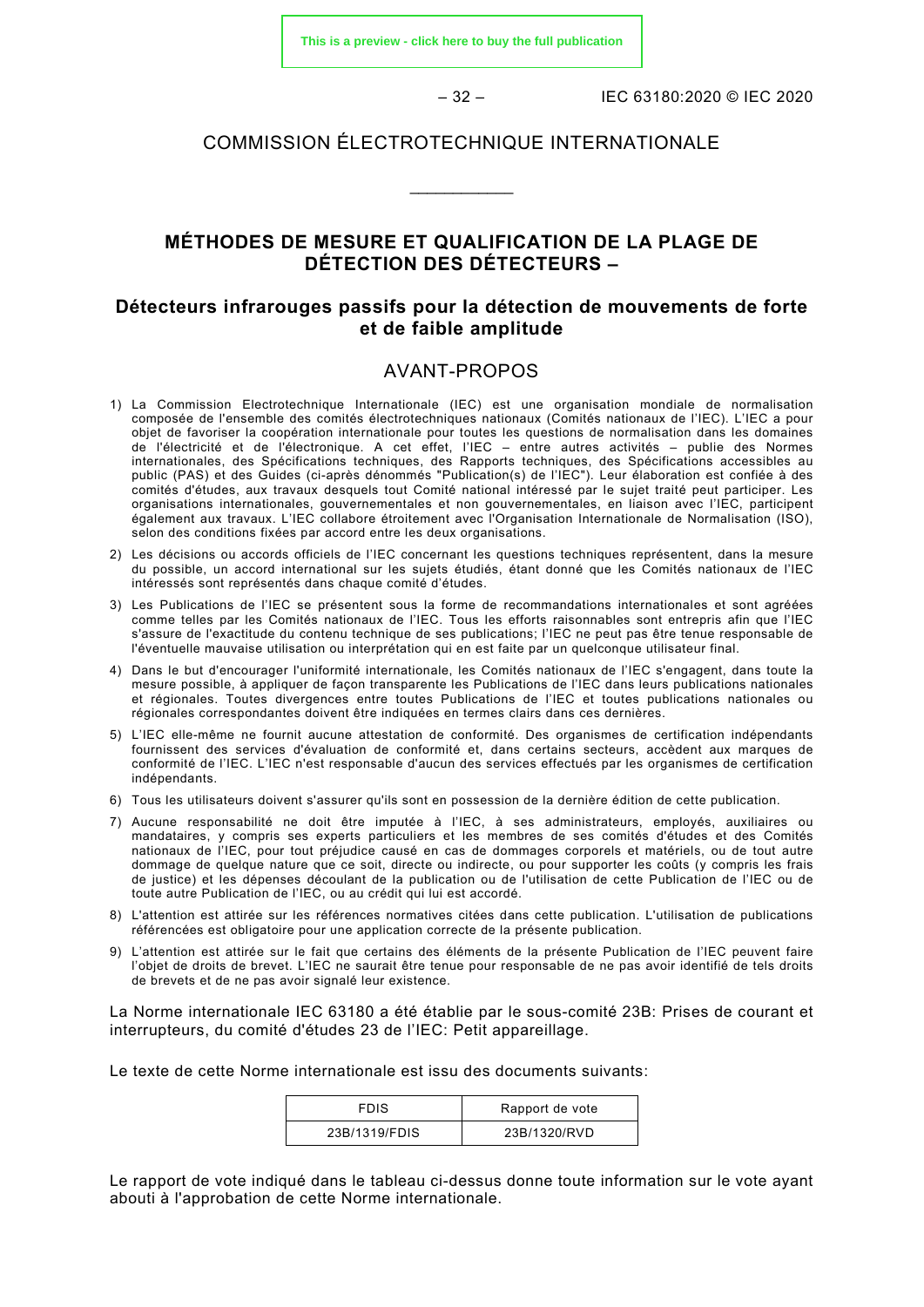IEC 63180:2020 © IEC 2020

$$
-33-
$$

Ce document a été rédigé selon les Directives ISO/IEC, Partie 2.

Le comité a décidé que le contenu de ce document ne sera pas modifié avant la date de stabilité indiquée sur le site web de l'IEC sous "http://webstore.iec.ch" dans les données relatives au document recherché. A cette date, le document sera

- reconduit,
- supprimé,
- remplacé par une édition révisée, ou
- amendé.

**IIMPORTANT – Le logo "colour inside" qui se trouve sur la page de couverture de cette publication indique qu'elle contient des couleurs qui sont considérées comme utiles à une bonne compréhension de son contenu. Les utilisateurs devraient, par conséquent, imprimer cette publication en utilisant une imprimante couleur.**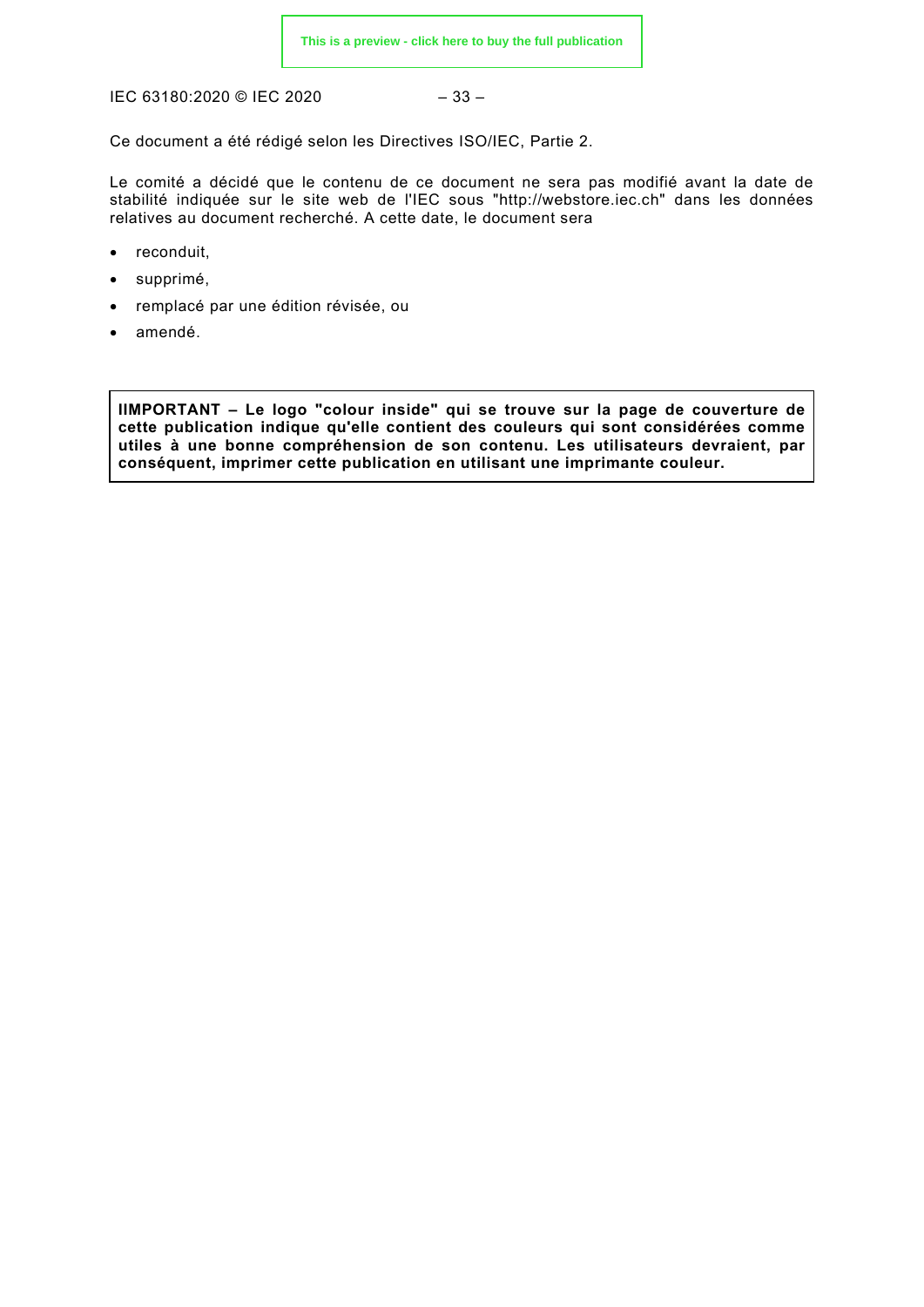– 34 – IEC 63180:2020 © IEC 2020

#### INTRODUCTION

<span id="page-11-0"></span>Les détecteurs infrarouges passifs sont des éléments importants dans un bâtiment à haute efficacité énergétique. Ils permettent de mettre sous tension et hors tension et de contrôler les charges afin d'atteindre un niveau optimal de confort et d'efficacité énergétique.

Les détecteurs concernés par le présent document sont des détecteurs de mouvements utilisant la technologie infrarouge passive (PIR, Passive InfraRed) dans les dispositifs de commande électroniques et les commutateurs d'appareils, qu'ils soient autonomes (commande directe d'une ou plusieurs applications), faisant partie intégrante de systèmes électroniques pour les foyers domestiques et les bâtiments (HBES, Home and Building Electronic System) ou de systèmes de gestion technique du bâtiment (SGTB), ou assimilés. Dans le cas de HBES/SGTB, l'action résultante dépend de la programmation HBES/SGTB pertinente.

La fonction de ces détecteurs est la détection de mouvements des personnes.

Les détecteurs reliés à un système peuvent également être affectés à d'autres tâches: rapports d'état, consommation électrique, signalement d'événements, scénarios, etc. Ces fonctions supplémentaires ne sont pas couvertes par le présent document.

Pour atteindre les objectifs d'efficacité énergétique et de confort, il convient que les détecteurs fonctionnent précisément. De plus, il est nécessaire que la zone de détection soit décrite avec suffisamment de précision pour permettre aux intégrateurs de choisir les détecteurs appropriés pour l'action nécessaire.

Le présent document fournit une méthodologie et des procédures d'essai permettant à un fabricant de caractériser et de vérifier la performance de détection de ces dispositifs par rapport à la zone de détection déclarée.